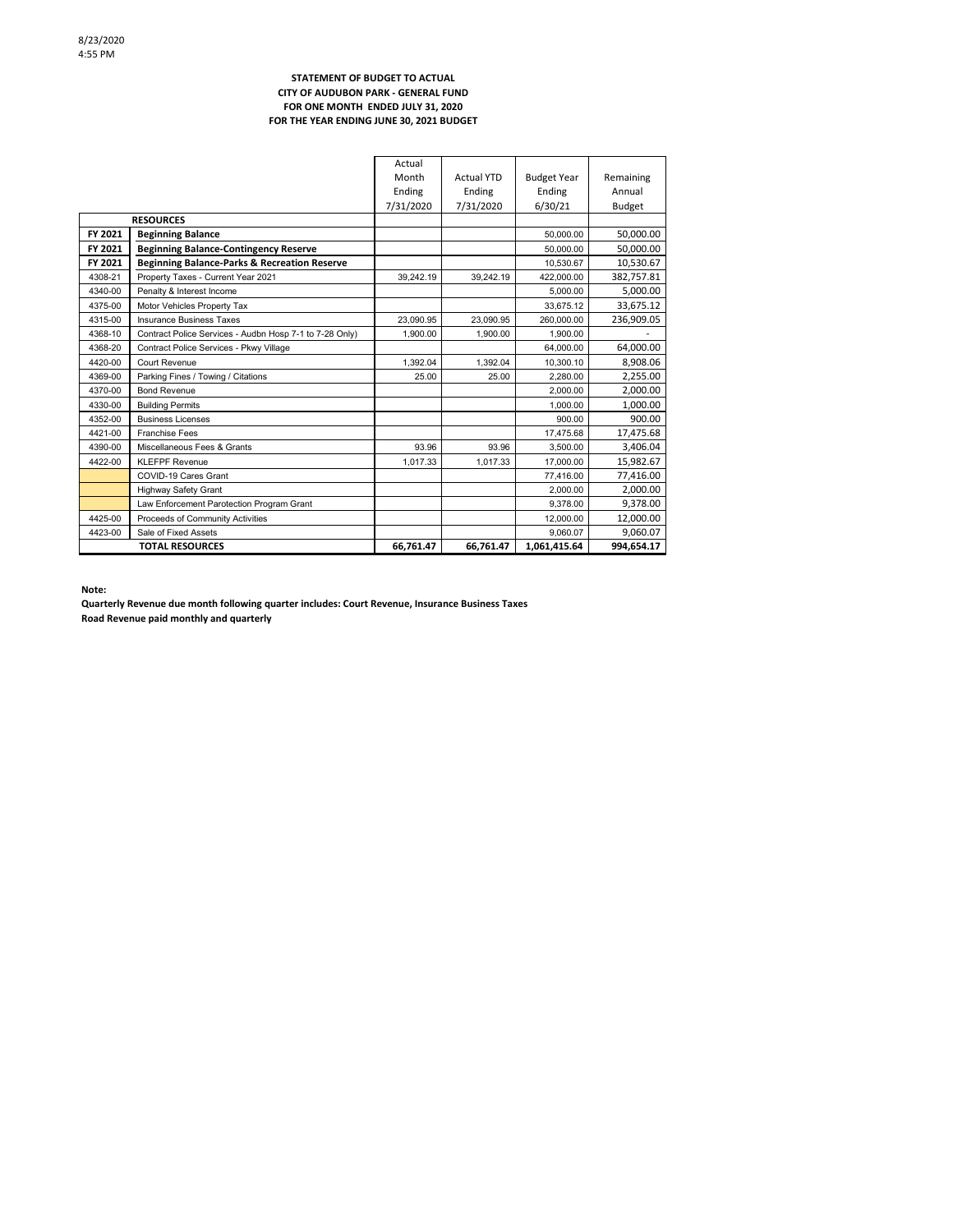### **STATEMENT OF BUDGET TO ACTUAL CITY OF AUDUBON PARK - GENERAL FUND FOR ONE MONTH ENDED JULY 31, 2020 FOR THE YEAR ENDING JUNE 30, 2021 BUDGET**

ř.

|         |                                           | Actual    |                   |                    |            |
|---------|-------------------------------------------|-----------|-------------------|--------------------|------------|
|         |                                           | Month     | <b>Actual YTD</b> | <b>Budget Year</b> | Remaining  |
|         |                                           | Ending    | Ending            | Ending             | Annual     |
|         |                                           | 7/31/2020 | 7/31/2020         | 6/30/21            | Budget     |
|         |                                           |           |                   |                    |            |
|         | <b>APPROPRIATIONS</b>                     |           |                   |                    |            |
|         | <b>Public Administration</b>              |           |                   |                    |            |
| 5300-00 | <b>Administrative Costs</b>               | 358.40    | 358.40            | 14,000.00          | 13,641.60  |
| 5504-00 | Supplies & Equipment                      | 457.32    | 457.32            | 7,000.00           | 6,542.68   |
| 5500-00 | Repairs & Maintenance                     | 1,437.00  | 1,437.00          | 18,000.00          | 16,563.00  |
| 6500-00 | Utitlities - LG&E, Water, etc.            | 3.942.32  | 3.942.32          | 51,500.00          | 47,557.68  |
| 5015-00 | Property Insurance                        |           |                   | 406.43             | 406.43     |
| 5020-00 | Liability Insurance                       |           |                   | 5,040.25           | 5,040.25   |
| 5340-00 | <b>Bookeeping Services</b>                |           |                   | 6,000.00           | 6,000.00   |
| 5350-00 | <b>Clerks Salary</b>                      | 3,914.28  | 3,914.28          | 51,608.00          | 47,693.72  |
| 5004-00 | Payroll Expense - SS / Medicare           | 299.45    | 299.45            | 3,806.83           | 3,507.38   |
| 5005-00 | Workers' Compensation Insurance           |           |                   | 1,808.65           | 1,808.65   |
| 5010-00 | Unemployment Reserve - 12%                | 113.37    | 113.37            | 1,103.56           | 990.19     |
| 5200-00 | Legal Affairs                             |           |                   | 16,000.00          | 16,000.00  |
|         | Claims and Judgements Payable             |           |                   | 16,000.00          | 16,000.00  |
| 5710-00 | Auditing                                  |           |                   | 6,800.00           | 6,800.00   |
| 5740-00 | Property Valuation                        |           |                   | 6.877.60           | 6,877.60   |
| 5527-00 | <b>Codification Ordinances</b>            | 1,851.60  | 1,851.60          | 2,000.00           | 148.40     |
|         | <b>Total Public Administration</b>        | 12,373.74 | 12,373.74         | 207,951.32         | 195,577.58 |
|         | Parks & Recreation Reserve                |           |                   | 10,503.67          | 10,503.67  |
|         | Contingency Reserve                       |           | ä,                | 50,000.00          | 50,000.00  |
|         |                                           |           |                   |                    |            |
|         | <b>Public Works</b>                       |           |                   |                    |            |
| 5452-10 | Supplies & Equipment                      |           |                   | 16,422.16          | 16,422.16  |
| 5457-10 | Fuel                                      | 216.76    | 216.76            | 2,896.49           | 2,679.73   |
| 5480-10 | Property Insurance                        |           |                   | 812.87             | 812.87     |
| 5485-10 | Liability Insurance                       |           |                   | 10,080.50          | 10,080.50  |
| 5450-10 | Works Dept. - Salaries                    | 2,618.16  | 2,618.16          | 35,000.00          | 32,381.84  |
|         | Director of Vehicular & Bldg. Maintenance |           |                   | 17,500.00          | 17,500.00  |
| 5465-10 | Payroll taxes                             | 200.29    | 200.29            | 3,460.87           | 3,260.58   |
| 5470-10 | Unemployment reserve - 9%                 | 113.37    | 113.37            | 468.05             | 354.68     |
| 5475-10 | Workers' Compensation Insurance           |           |                   | 3,617.30           | 3,617.30   |
| 5454-10 | <b>Public Facilities</b>                  |           |                   | 6,000.00           | 6,000.00   |
| 5453-10 | Parks & Recreation                        |           |                   | 15,000.00          | 15,000.00  |
| 5455-10 | Forest Management                         |           |                   | 39,000.00          | 39,000.00  |
| 6300-10 | Public Gardens (Garden Club Grant)        |           |                   | 6.000.00           | 6.000.00   |
|         | Road Fund Supplemental                    |           |                   | 75,000.00          | 75,000.00  |
| 5495-10 | Roads-Debt Service Fund (Lease)           | 2,143.33  | 2,143.33          | 25,719.96          | 23,576.63  |
| 6510-00 | Sidewalk Set aside                        |           |                   | 15,900.00          | 15,900.00  |
|         | <b>Civic Engineering Services</b>         |           |                   | 4,432.45           | 4,432.45   |
|         |                                           |           |                   |                    |            |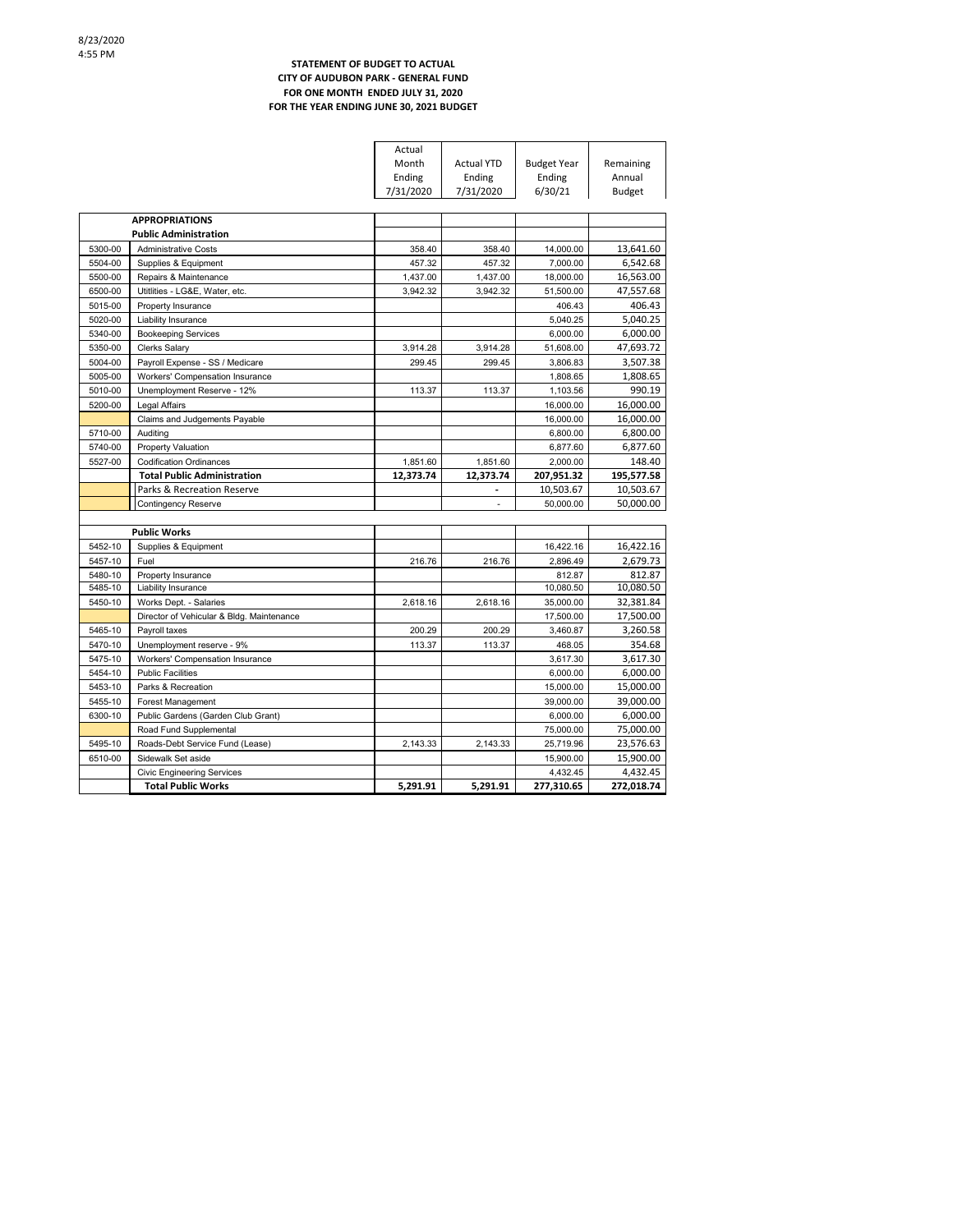#### **STATEMENT OF BUDGET TO ACTUAL CITY OF AUDUBON PARK - GENERAL FUND FOR ONE MONTH ENDED JULY 31, 2020 FOR THE YEAR ENDING JUNE 30, 2021 BUDGET**

|         |                                       | Actual    |                   |                    |            |
|---------|---------------------------------------|-----------|-------------------|--------------------|------------|
|         |                                       | Month     | <b>Actual YTD</b> | <b>Budget Year</b> | Remaining  |
|         |                                       | Ending    | Ending            | Ending             | Annual     |
|         |                                       | 7/31/2020 | 7/31/2020         | 6/30/21            | Budget     |
|         | <b>Public Safety</b>                  |           |                   |                    |            |
|         | <b>Administrative Costs</b>           |           |                   | 2,500.00           | 2,500.00   |
| 6130-20 | Supplies                              |           |                   | 4.000.00           | 4,000.00   |
| 6140-20 | Equipment                             | 13,673.94 | 13,673.94         | 38,500.00          | 24,826.06  |
| 6140-30 | Equipment 2018 Ford Edge Debt Service |           |                   |                    |            |
| 6110-20 | Fuel                                  | 998.29    | 998.29            | 14,000.00          | 13,001.71  |
| 6100-20 | Maintenance                           | 407.22    | 407.22            | 11,000.00          | 10,592.78  |
| 6175-20 | Property Insurance                    |           |                   | 2,845.05           | 2,845.05   |
| 6180-20 | Liability Insurance                   |           |                   | 35,281.77          | 35,281.77  |
| 6185-20 | Auto Insurance                        |           |                   |                    |            |
| 6150-20 | <b>Public Safety Salaries</b>         | 26,327.84 | 26,327.84         | 347,062.61         | 320,734.77 |
| 6160-20 | Payroll Taxes                         | 2,116.07  | 2,116.07          | 26,000.00          | 23,883.93  |
| 6170-20 | Workers' Compensation Insurance       |           |                   | 12.660.57          | 12,660.57  |
| 6165-20 | Unemployment Reserve - 79%            | 718.06    | 718.06            | 4.300.00           | 3,581.94   |
| 6162-00 | Court Pav                             |           |                   | 500.00             | 500.00     |
| 6155-20 | <b>KLEFPF/KACP Accreditation</b>      | 1.333.32  | 1.333.32          | 16.000.00          | 14,666.68  |
| 6195-20 | COVID-19 Contingency Reserve          |           |                   | 1.000.00           | 1,000.00   |
|         | <b>Total Public Safety</b>            | 45,574.74 | 45,574.74         | 515.650.00         | 470,075.26 |
|         |                                       |           |                   |                    |            |
|         | <b>TOTAL APPROPRIATIONS</b>           | 63,240.39 | 63,240.39         | 1,061,415.64       | 998,175.25 |

**Note:**

**Quarterly Payments include: Unemployment Insurance**

**Worker's Compensation audit and final payment settlement occurs after the fiscal year end**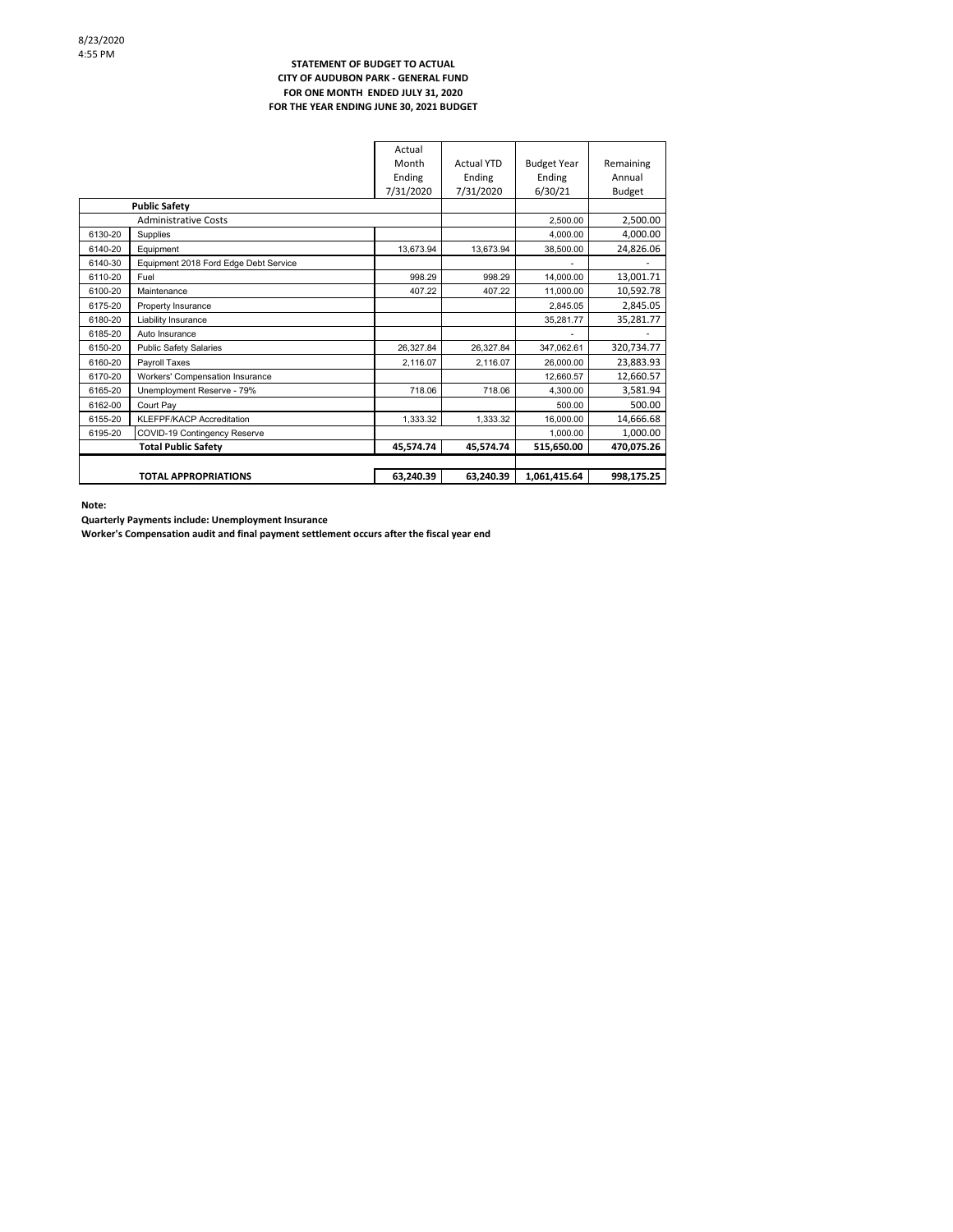# **BUDGET TO ACTUAL ANALYSIS CITY OF AUDUBON PARK - SANITATION FUND FOR THE YEAR ENDING JUNE 30, 2021 BUDGET FOR ONE MONTH ENDED JULY 31, 2020**

|         |                                  | Actual    |                   |                    |               |
|---------|----------------------------------|-----------|-------------------|--------------------|---------------|
|         |                                  | Month     | <b>Actual YTD</b> | <b>Budget Year</b> | Remaining     |
|         |                                  | Ending    | Ending            | Ending             | Annual        |
|         |                                  | 7/31/2020 | 7/31/2020         | 6/30/2021          | <b>Budget</b> |
|         | <b>RESOURCES</b>                 |           |                   |                    |               |
| FY 2021 | Beginning storm damage reserve   |           |                   | 56,931.86          | 56,931.86     |
| 4329-21 | Waste Mgmt Fee                   | 18,197.30 | 18,197.30         | 125,851.80         | 107,654.50    |
|         | <b>TOTAL RESOURCES</b>           | 18,197.30 | 18,197.30         | 182,783.66         | 164,586.36    |
|         |                                  |           |                   |                    |               |
|         | <b>APPROPRIATIONS</b>            |           |                   |                    |               |
| 6600-40 | <b>Waste Collection Contract</b> | 10,373.15 | 10,373.15         | 125,851.80         | 115,478.65    |
| 6602-40 | <b>Storm Damage</b>              | 3,500.00  | 3,500.00          | 56,931.86          | 53,431.86     |
|         |                                  |           |                   |                    |               |
|         | <b>TOTAL APPROPRIATIONS</b>      | 13,873.15 | 13,873.15         | 182,783.66         | 168,910.51    |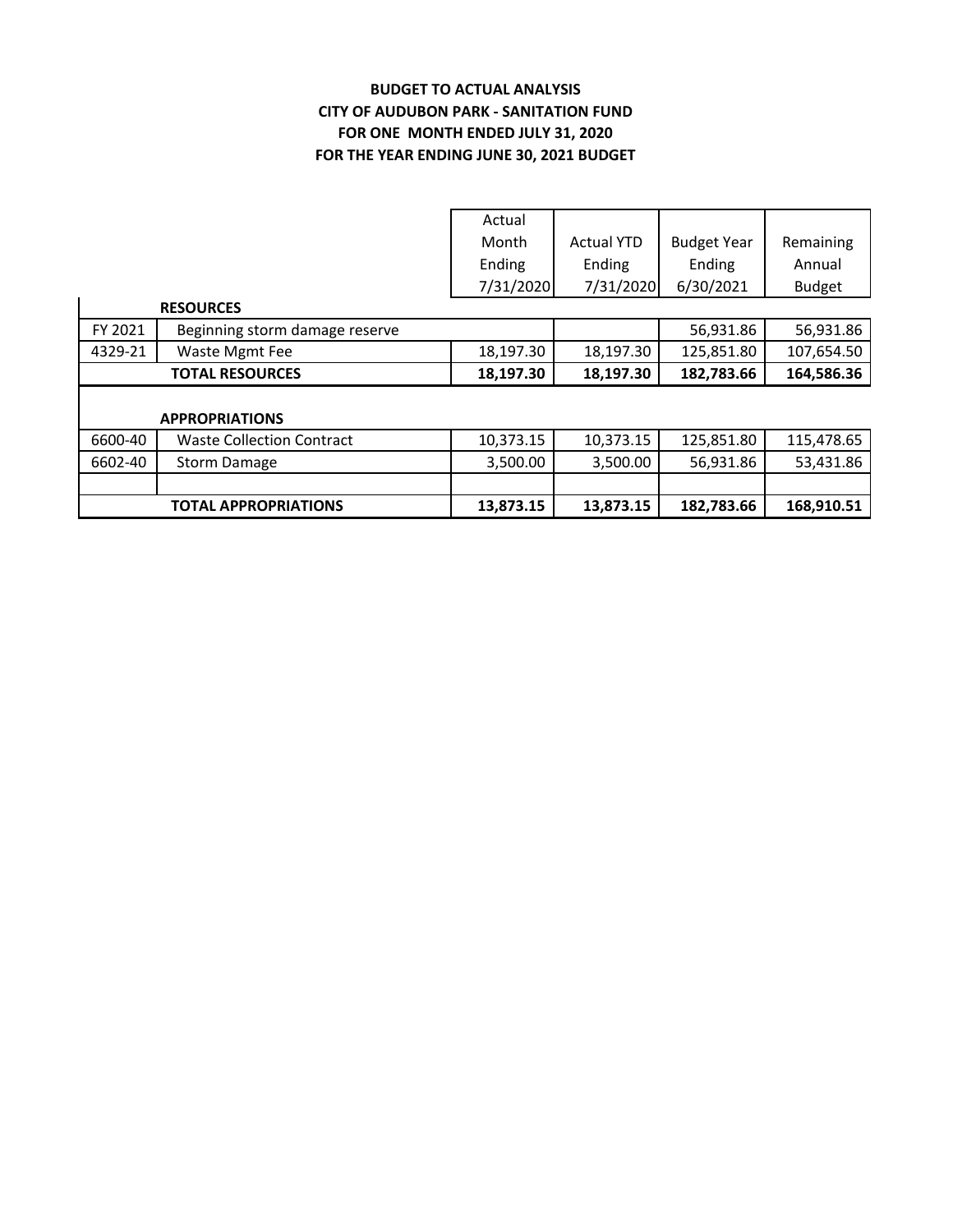### **FOR ONE MONTH ENDED JULY 31, 2020 STATEMENT OF BUDGET TO ACTUAL CITY OF AUDUBON PARK - GENERAL FUND FOR THE YEAR ENDING JUNE 30, 2021 BUDGET**

|         |                                        | Actual       |                   |                    |               |
|---------|----------------------------------------|--------------|-------------------|--------------------|---------------|
|         |                                        |              | <b>Actual YTD</b> | <b>Budget Year</b> | Remaining     |
|         |                                        | Month Ending | Ending            | Ending             | Annual        |
|         |                                        | 7/31/2020    | 7/31/2020         | 6/30/2021          | <b>Budget</b> |
|         | <b>RESOURCES</b>                       |              |                   |                    |               |
| 4380    | Road Fund/Kentucky Municipal Aid       | 2,301.91     | 2,301.91          | 27,592.71          | 25,290.80     |
|         | Debt Service Fund from General Fund    |              |                   | 25,719.96          | 25,719.96     |
|         | Debt Service Supplemental General Fund |              |                   | 75,000.00          | 75,000.00     |
|         | <b>TOTAL RESOURCES</b>                 | 2,301.91     | 2,301.91          | 128,312.67         | 126,010.76    |
|         |                                        |              |                   |                    |               |
|         | <b>APPROPRIATIONS</b>                  |              |                   |                    |               |
| 6405-50 | <b>Street Paving/Repair</b>            |              |                   | 6,000.00           | 6,000.00      |
|         | <b>Total Debt Serviced</b>             |              |                   | 122,312.67         | 122,312.67    |
|         | <b>TOTAL APPROPRIATIONS</b>            | -            |                   | 128,312.67         | 128,312.67    |